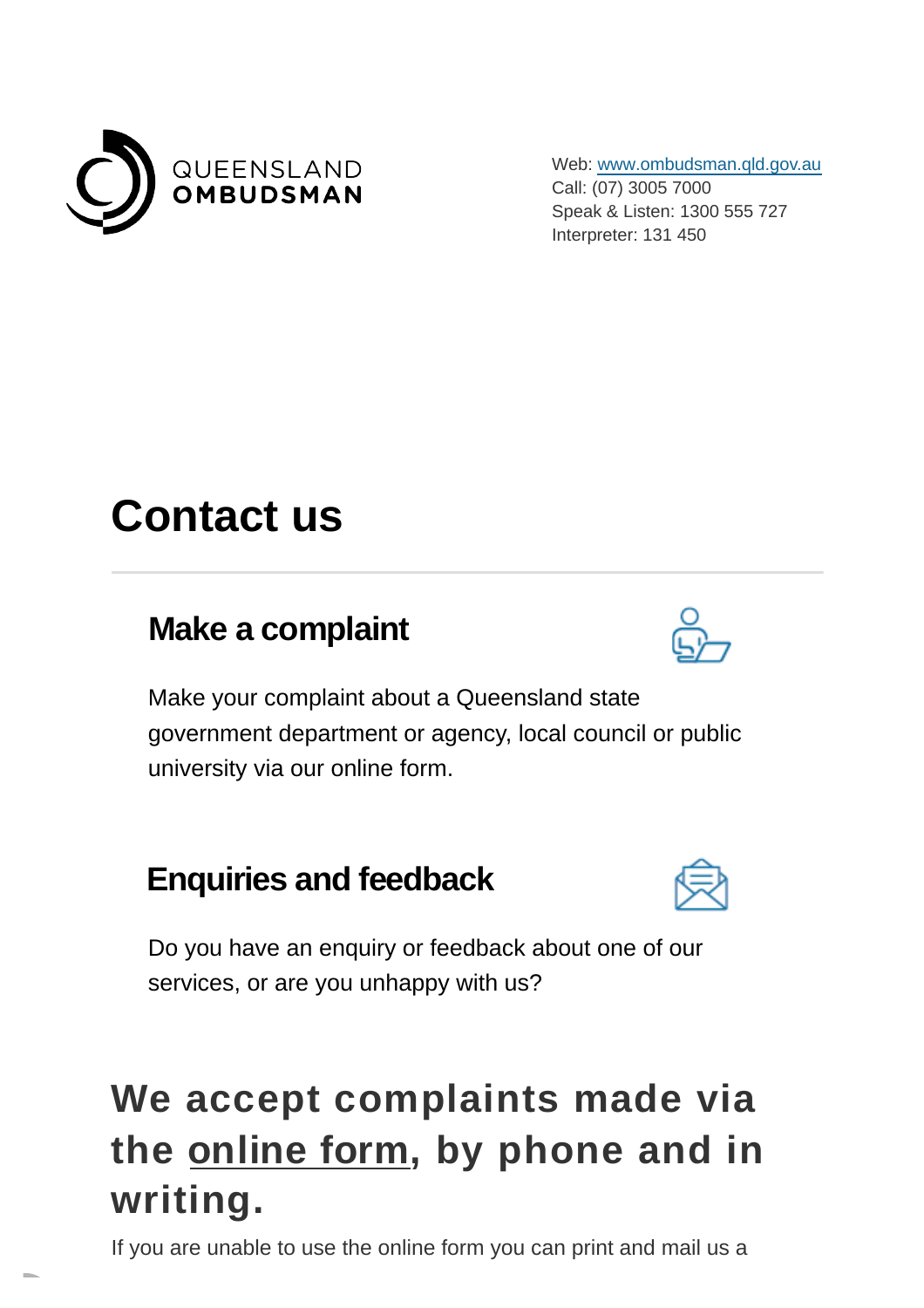paper [complaint form \(PDF](https://www.ombudsman.qld.gov.au/ArticleDocuments/277/QO_Printable_Complaint_Form.pdf.aspx) 226.8KB).

The Office is closed on all public holidays.

#### **Phone: (07) 3005 7000**

Your call will be answered between 9.30am-4.00pm on business days and between 10.30-11.30am, and 2.00-4.00pm on the last Thursday of each month. Our [online complaint form](https://www.ombudsman.qld.gov.au/make-a-complaint/makecomplaint) is available 24 hours a day.

Please note calls from a mobile may attract higher charges. We can call you back if you let us know you are calling from a mobile. If you need a translator, call 131 450. If you are deaf or have a hearing or speech impairment, you can use the [National Relay Service.](https://internet-relay.nrscall.gov.au/) Give the National Relay Service our telephone number and they will call us.

## **Address:**

GPO Box 3314, Brisbane, QLD 4001

Level 18, 53 Albert Street, Brisbane, QLD 4000

We are not offering a counter service for complaints made 'face-to-face' at this time due to hybrid working arrangements.

## **Accessibility:**

Wheelchair accessible by lift.

ABN: 25 765 757 900

All personal information you provide to us is handled in accordance the [Information Privacy Act 2009](https://www.legislation.qld.gov.au/legisltn/current/i/infopriva09.pdf). To find out more, see our [privacy](https://www.ombudsman.qld.gov.au/About-us/Privacy/Privacy-Plan/privacy-plan)